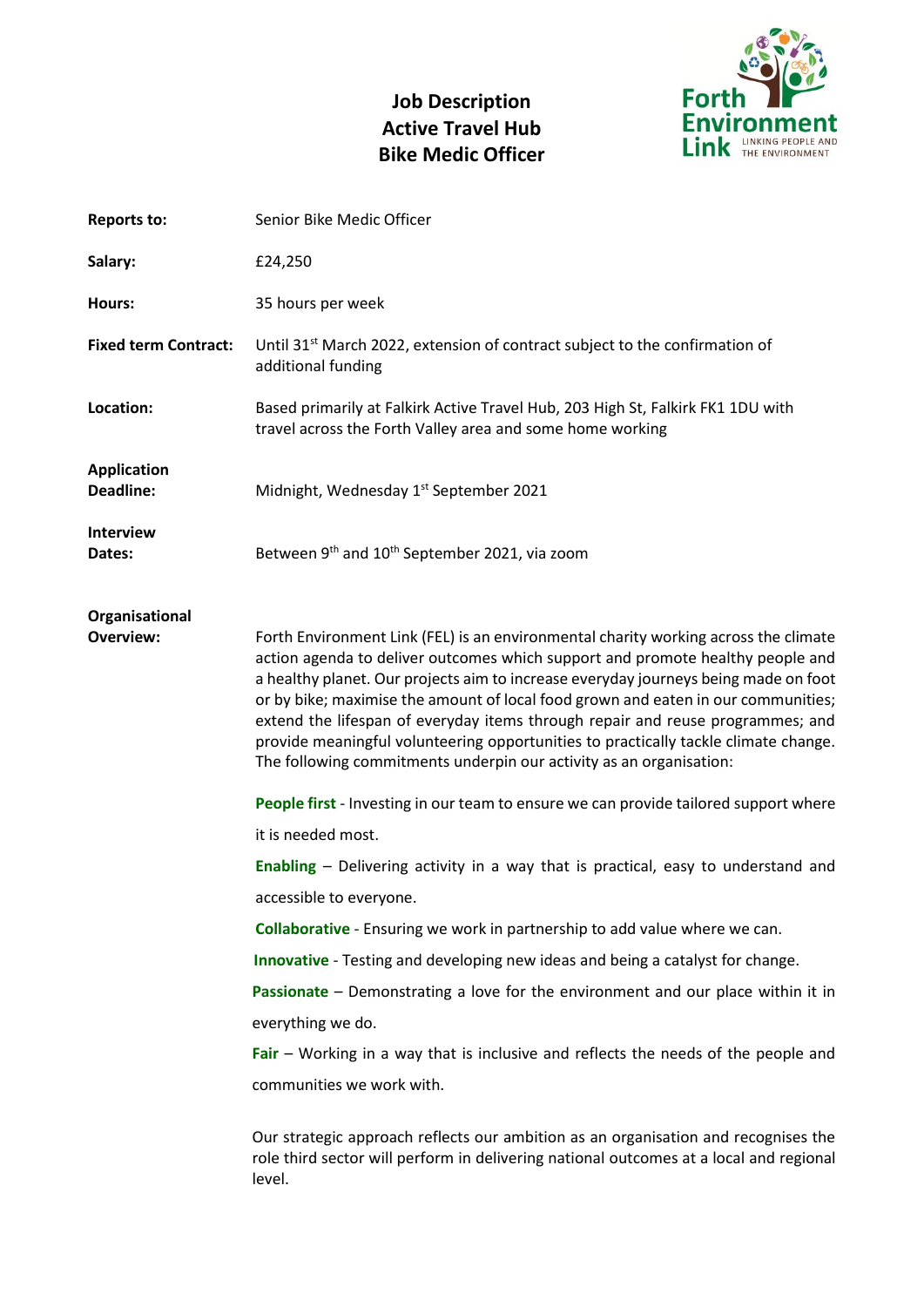**Job Purpose:** Working as part of Forth Environment Link's (FEL) Bike Medic Project, based at our Falkirk Hub, you will effectively support the maintenance and servicing of FEL's fleet of electric bikes as well as supporting FEL's external bike servicing contracts. You will be a key member of staff ensuring excellent customer service as well as ensuring a all e-bikes are maintained to a high standard. You will support with the development and maintenance of excellent working relationships both internally and with external partners and crucially members of the public.

> You will also have a supporting role in running the Bike Medic rescue and roadside recovery for cyclists, which may include out of hours call out service, principally supporting FEL's ebike fleet.

> The Bike Medic Officer will have strong practical and communication skills ensuring FEL's reputation for delivering exemplar projects is retained, leading the way in encouraging behaviour change in relation to active travel and climate action.

#### **DUTIES AND RESPONSIBILITIES**

- Support the Bike Medic Senior Project Officer with the regular servicing schedule of FEL's electric bike fleet and traditional pedal bikes.
- Support FEL's e-bike workshop with the day-to-day administration of maintaining and hiring of FEL's e-bike fleet.
- Support FELs Bike Servicing contracts by completing bike maintenance in a timely manner and to a high standard and ensuring all administration is completed.
- Assist with project monitoring and reporting of the service in line with funding outcomes.
- Assist in the purchase of relevant equipment and consumables required to maintain the fleet and workshop effectiveness. Ensuring accurate recording and separation of consumables purchased for FEL's bike fleet and consumables purchased for external bike servicing contracts.
- Support the Senior Bike Medic Officer with the management and monitoring of FEL's e-bike fleet, ensuring liaison with the Finance & Admin Manager with any changes or updates to FEL's asset register.
- Communicate effectively within the Active Travel team and wider FEL projects and management team.
- Where applicable work in partnership with other initiatives, groups and help support local cycling related businesses.
- Contribute to the upkeep of the service workshop
- Deal with customer care enquiries including communication by telephone, face-to-face, email, and social media.
- Support FEL's 'Bike Medic' rescue service and respond to key workers call-outs during busy commuting times e.g. Monday to Friday between 7am to 7pm, based on a shift pattern.
- Act as the public face of FEL's Bike Medic and help to shape the customer experience.
- Provide excellent customer service.
- Support the development of new partnerships with local, regional and national stakeholders which ensure the Bike Medic is constantly able to respond to new opportunities whilst recognising its role in signposting to other organisations.